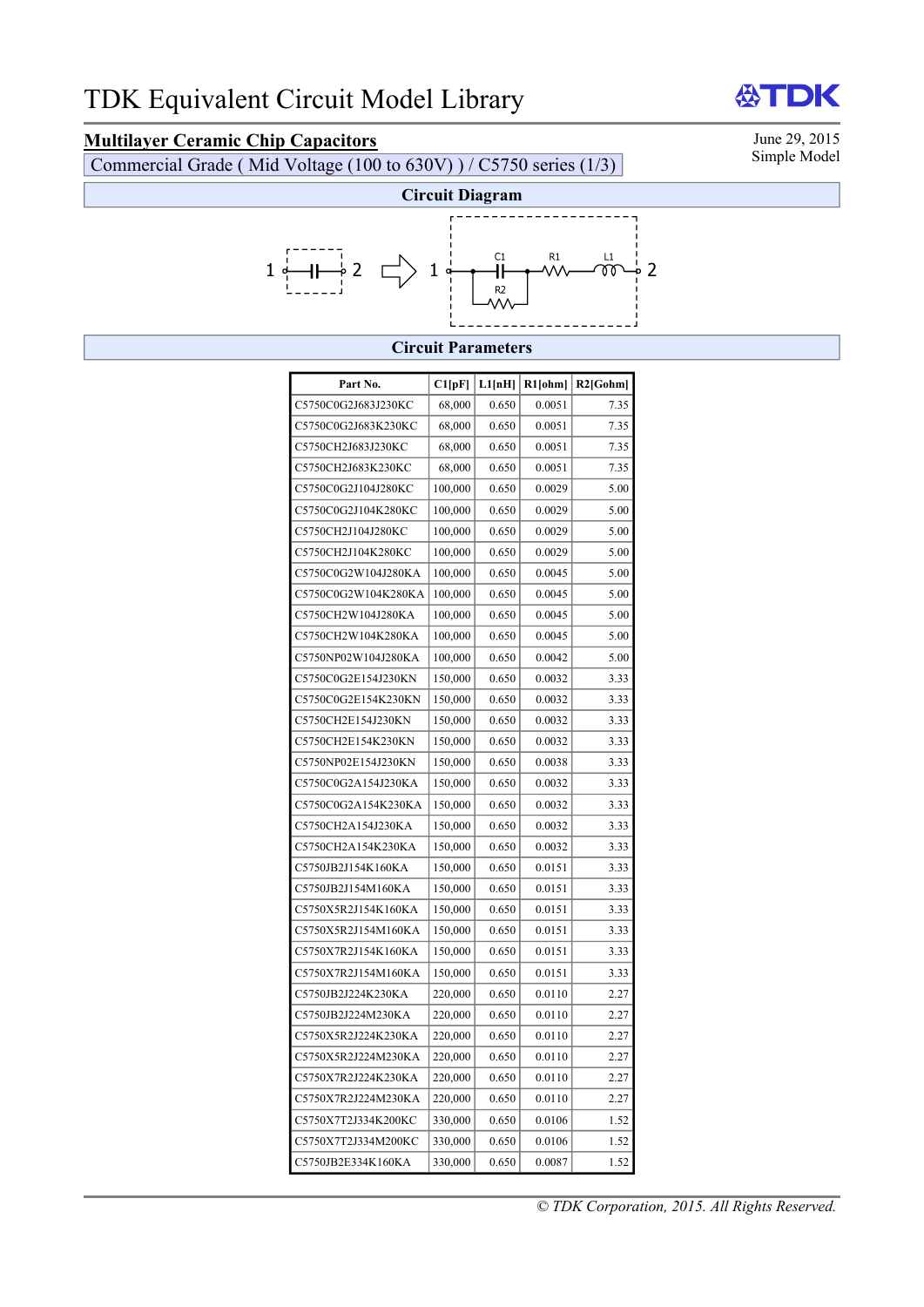# **Multilayer Ceramic Chip Capacitors**<br>Commercial Grade (Mid Voltage (100 to 630V) ) / C5750 series (2/3) Simple Model

Commercial Grade ( Mid Voltage (100 to 630V) ) / C5750 series (2/3)

DK



### **Circuit Parameters**

| Part No.            | Cl[pF]    | L1[nH] | R1[ohm] | $R2$ [Gohm] |
|---------------------|-----------|--------|---------|-------------|
| C5750JB2E334M160KA  | 330,000   | 0.650  | 0.0087  | 1.52        |
| C5750X7R2E334K160KA | 330,000   | 0.650  | 0.0087  | 1.52        |
| C5750X7R2E334M160KA | 330,000   | 0.650  | 0.0087  | 1.52        |
| C5750X7T2J474K250KC | 470,000   | 0.650  | 0.0084  | 1.06        |
| C5750X7T2J474M250KC | 470,000   | 0.650  | 0.0084  | 1.06        |
| C5750JB2E474K230KA  | 470,000   | 0.650  | 0.0079  | 1.06        |
| C5750JB2E474M230KA  | 470,000   | 0.650  | 0.0079  | 1.06        |
| C5750X7R2E474K230KA | 470,000   | 0.650  | 0.0079  | 1.06        |
| C5750X7R2E474M230KA | 470,000   | 0.650  | 0.0079  | 1.06        |
| C5750X7T2W684K200KA | 680,000   | 0.650  | 0.0079  | 0.735       |
| C5750X7T2W684M200KA | 680,000   | 0.650  | 0.0079  | 0.735       |
| C5750JB2E684K230KA  | 680,000   | 0.650  | 0.0079  | 0.735       |
| C5750JB2E684M230KA  | 680,000   | 0.650  | 0.0079  | 0.735       |
| C5750X5R2E684K230KA | 680,000   | 0.650  | 0.0079  | 0.735       |
| C5750X5R2E684M230KA | 680,000   | 0.650  | 0.0079  | 0.735       |
| C5750X7R2E684K230KA | 680,000   | 0.650  | 0.0079  | 0.735       |
| C5750X7R2E684M230KA | 680,000   | 0.650  | 0.0079  | 0.735       |
| C5750JB2A684K160KA  | 680,000   | 0.650  | 0.0082  | 0.735       |
| C5750JB2A684M160KA  | 680,000   | 0.650  | 0.0082  | 0.735       |
| C5750X7R2A684K160KA | 680,000   | 0.650  | 0.0082  | 0.735       |
| C5750X7R2A684M160KA | 680,000   | 0.650  | 0.0082  | 0.735       |
| C5750X6S2W105K250KA | 1,000,000 | 0.650  | 0.0053  | 0.500       |
| C5750X6S2W105M250KA | 1,000,000 | 0.650  | 0.0053  | 0.500       |
| C5750X7T2W105K250KA | 1,000,000 | 0.650  | 0.0053  | 0.500       |
| C5750X7T2W105M250KA | 1,000,000 | 0.650  | 0.0053  | 0.500       |
| C5750JB2E105K230KA  | 1,000,000 | 0.650  | 0.0061  | 0.500       |
| C5750JB2E105M230KA  | 1,000,000 | 0.650  | 0.0061  | 0.500       |
| C5750X5R2E105K230KA | 1,000,000 | 0.650  | 0.0061  | 0.500       |
| C5750X5R2E105M230KA | 1,000,000 | 0.650  | 0.0061  | 0.500       |
| C5750X7R2E105K230KA | 1,000,000 | 0.650  | 0.0061  | 0.500       |
| C5750X7R2E105M230KA | 1,000,000 | 0.650  | 0.0061  | 0.500       |
| C5750JB2A105K230KA  | 1,000,000 | 0.650  | 0.0061  | 0.500       |
| C5750JB2A105M230KA  | 1,000,000 | 0.650  | 0.0061  | 0.500       |
| C5750X7R2A105K230KA | 1,000,000 | 0.650  | 0.0061  | 0.500       |
| C5750X7R2A105M230KA | 1,000,000 | 0.650  | 0.0061  | 0.500       |
| C5750X7T2E155K200KA | 1,500,000 | 0.650  | 0.0055  | 0.333       |
| C5750X7T2E155M200KA | 1,500,000 | 0.650  | 0.0055  | 0.333       |

份